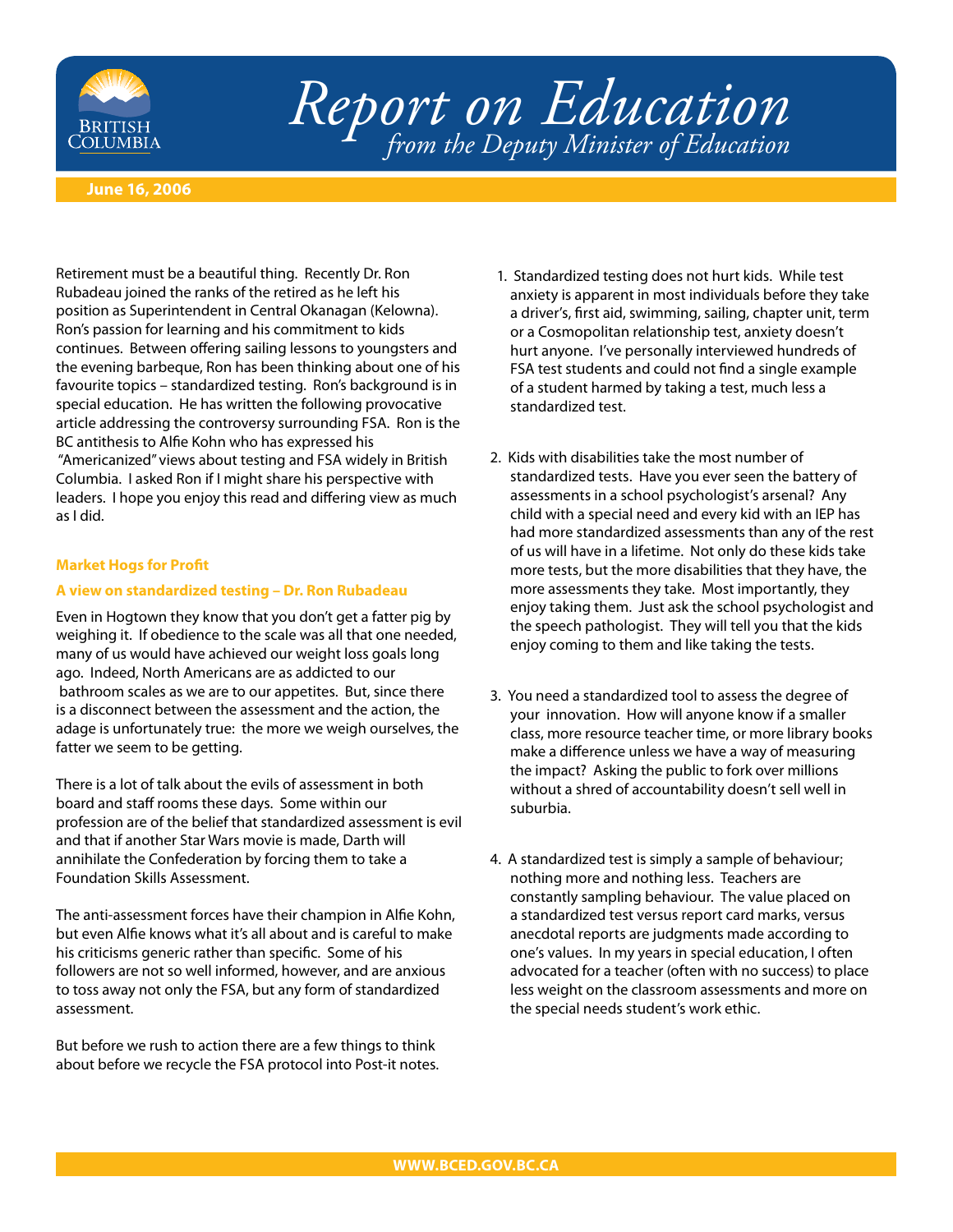- 5. Without a standardized test, how will anyone differentiate resources to schools that need it most? All schools are not created equal and all schools do not need the same resources. Before standardized testing, all schools got the same; they were treated equally. Since the advent of the FSA, resources in every district are divided unequally to support learning in challenging environments.
- 6. Standardized testing can tell us what kids can do and what they need to learn. Standardized testing such as the FSA are based on the curriculum. An item analysis really helps pinpoint what kids need to know as well as their areas of strength.
- 7. Standardized tests help us advance the intelligent conversation about educating kids. It is well established that a student's socioeconomic status is a key factor in determining his/her success. But why do some schools in low socioeconomic environments have great student success while some schools in high socioeconomic areas under-perform expectations? The FSA won't give us the answer to the questions, but will start the dialogue that will help us understand what needs to be done to improve student achievement.
- 8. FSAs are more reliable than report card marks. In most school districts the vast majority of students have C+ or better on report cards in most subjects. In the Central Okanagan, 94% of all students have achieved success according to report card marks. While I wish it were so, graduation rates, provincial exams, and post secondary attendance tell us a far different story.
- 9. While we know that every kid can learn, we also know that every parent wants to know how their son or daughter learns in comparison to their peers. Standardized testing gives us reference points in a kid's journey through the system. They don't specify what must be taught, but they provide some "dashboard" information on how the journey is going. In an age where teacher autonomy is a standard feature in public education, standardized testing is a good way of establishing minimal (at best) benchmarks.

10. Standardized testing reveals the strength of public education. I believe that our teachers and our leaders in public schools are of superior quality. But as we lose more of our student market share each year to private education, it would be wise to use our excellent standardized test results to help reveal just how good we really are. We foolishly let the Fraser Institute publish their ranking report that will always show private schools at the top of the list. We've got the socioeconomic data to intersect with our standardized data which demonstrates the significant success of public education. Rather than trying to toss the FSAs because we don't like how the Fraser Institute uses them, why not turn the table and jointly rank schools by these two criteria?

While I believe that there is a compelling case for standardized assessments in public education, I would be the strongest advocate for the abolition of same if any one of the following conditions became apparent:

- we stop all innovation.
- •market share no longer matters.
- •we do exactly the same thing with every class every year.
- •we no longer need to differentiate resources.
- •our public no longer sees a value in them .
- •everyone graduates.
- •it is discovered that pigs get fatter only if you don't weigh them.

Thank you to Ron for stirring our thinking on this topic again.

# **Rural Schools Renewal Conference 2006: Quality Instruction: The Great Equalizer October 19 - 21, 2006 Delta Vancouver Airport Hotel, Richmond**

This conference will focus on the unique needs of rural educators as they relate to five themes: multi-grade classrooms; success for Aboriginal learners; increasing community involvement; utilizing electronic learning; and supporting special needs learners. The key objectives are to reduce the professional isolation that is so prevalent in small schools by providing an opportunity to share effective practices, offering concrete strategies to assist in classrooms, schools and communities, and encouraging the creation of networks of educators linked to the five conference themes. Attendance will be limited to 250 registrants from 40 districts that have identified rural settings and challenges. There will be elementary and secondary plenaries, and five breakout sessions which will include plenty of time for sharing successes and challenges – expect a very illuminating and interactive conference!